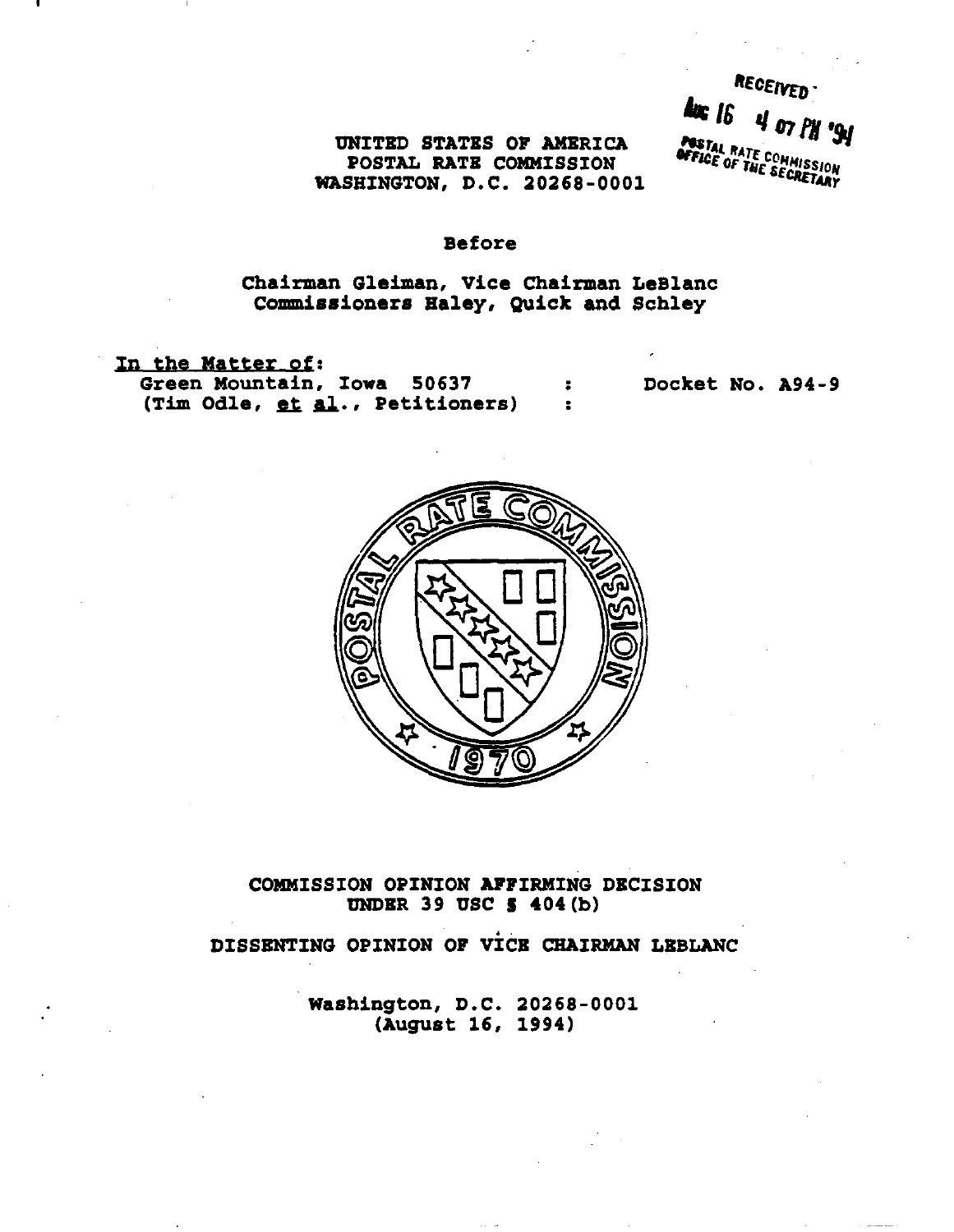### **I. Introduction and Summary**

This opinion is issued pursuant to section 404(b} of the Postal Reorganization Act [39 USC  $\S$  404(b)]. We affirm the Postal Service's decision to consolidate the Green Mountain, Iowa, post office and establish a community post office there. As explained in greater detail below, we hold, after considering section 404(b) of the Act and the applicable regulations, that the Postal Service's decision in this proceeding is in accordance with the law and is supported by substantial evidence on the record.

Green Mountain is a small community in central Iowa. The town has an elementary school, a church, a Lions Club and a fire department. Businesses include Producer's Savings Bank, Producer's Insurance Agency, G & M Mill, R.W. Thomas & Sons, Conrad Coop, McCubbin-Cheeseman Seed Co., Country Squire Log Homes, Ken Smith Repair, Gulf Central Pipeline, Warden's Garage, Miller Repair and Merri K. Ceramics.

Procedural history of appeal. On April 18, 1994, the Commission received an appeal letter from Green Mountain's Mayor, Tim OdIe, opposing the Postal Service's decision to consolidate the Green Mountain, Iowa, post office and convert it into <sup>a</sup> contractor-operated Community Post Office. Mayor OdIe attached a petition signed by 38 customers. The Commission established Docket No. A94-9 for review of the Postal Service's record. The Postal Service filed its "Comments" on June 14, 1994, with <sup>a</sup> motion asking for acceptance of the document filed one day late. We are granting the Postal Service's motion.

### **II. Commission Review**

#### **A. Summary of the Postal Service's Determination**

The Postal Service has decided to consolidate the Green Mountain post office and substitute a contractor-operated Community Post Office under the administrative control of the Garwin post office, located seven miles away. The Postal Service promises that the Community Post Office will provide at least the same number of hours of service as the current office. Final Determination at 2.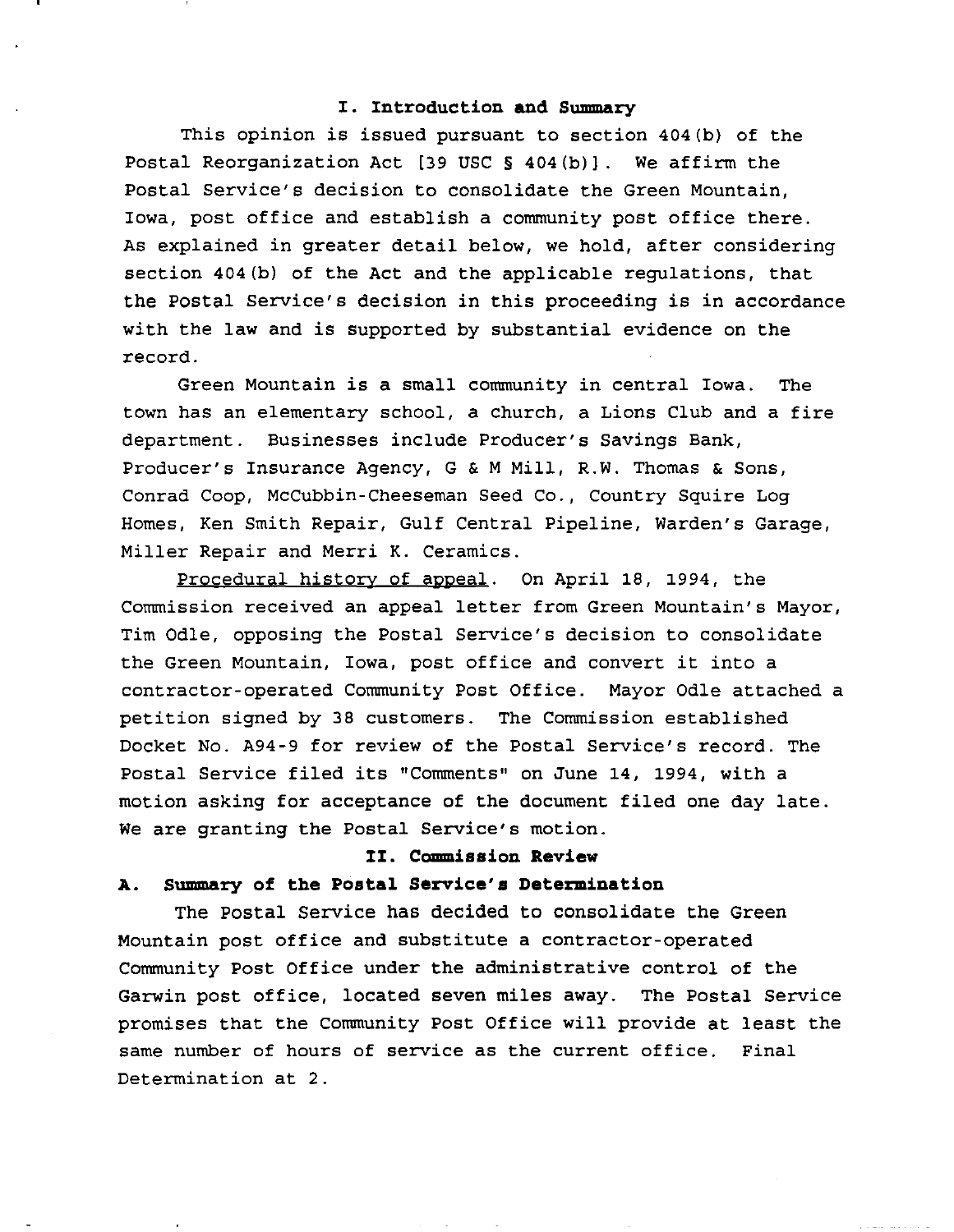At this time, 71 post office boxes at the Green Mountain office are rented, an increase from the 66 rented when the Postal Service first started its review of the office. Record Items Nos. 71, 1. The Green Mountain post office is open 34% hours per week. On an average day, the Green Mountain post office receives <sup>318</sup> pieces of mail and dispatches 165. During its survey, the Postal Service counted seven transactions per day. Receipts for fiscal 1993 were \$23,269. The Postal Service uses \$27,911 as the annual cost of operating the Green Mountain post office after appointing a new postmaster. The annual cost for the Community Post Office is estimated to be \$8,000. The nearest alternative post office is at Garwin. About sixty post office boxes are available for rent there.

### **B. Procedural Requirements: 39 OSC § 404(b)**

The procedural requirements for providing adequate notice of the Postal Service's intention to consolidate a post office and an opportunity for public comment are found at section 404(b) of the Act as well as Postal Operations Manual Sections 211 and 212. The Postal Service began its decisionmaking process on May 11, 1992, by sending questionnaires to the customers of the Green Mountain post office. Forty-four were returned. Seventeen responses were favorable, 12 unfavorable and 15 expressed no opinion on the proposed alternative. Final Determination at 2. On May 19, 1992, the Postal Service held a community meeting. Twenty-seven customers attended. The Postal Service posted a Proposal on October 15, 1992. Two comments were received. The Postal Service posted a revised Proposal on March 1, 1993. The modifications in the revised Proposal included acknowledging the recently reduced hours of the office and changing the post office to be responsible for the Green Mountain Community Post Office. No comments were received. The petitioners have made no complaint concerning the procedural steps followed in the decisionmaking process.

•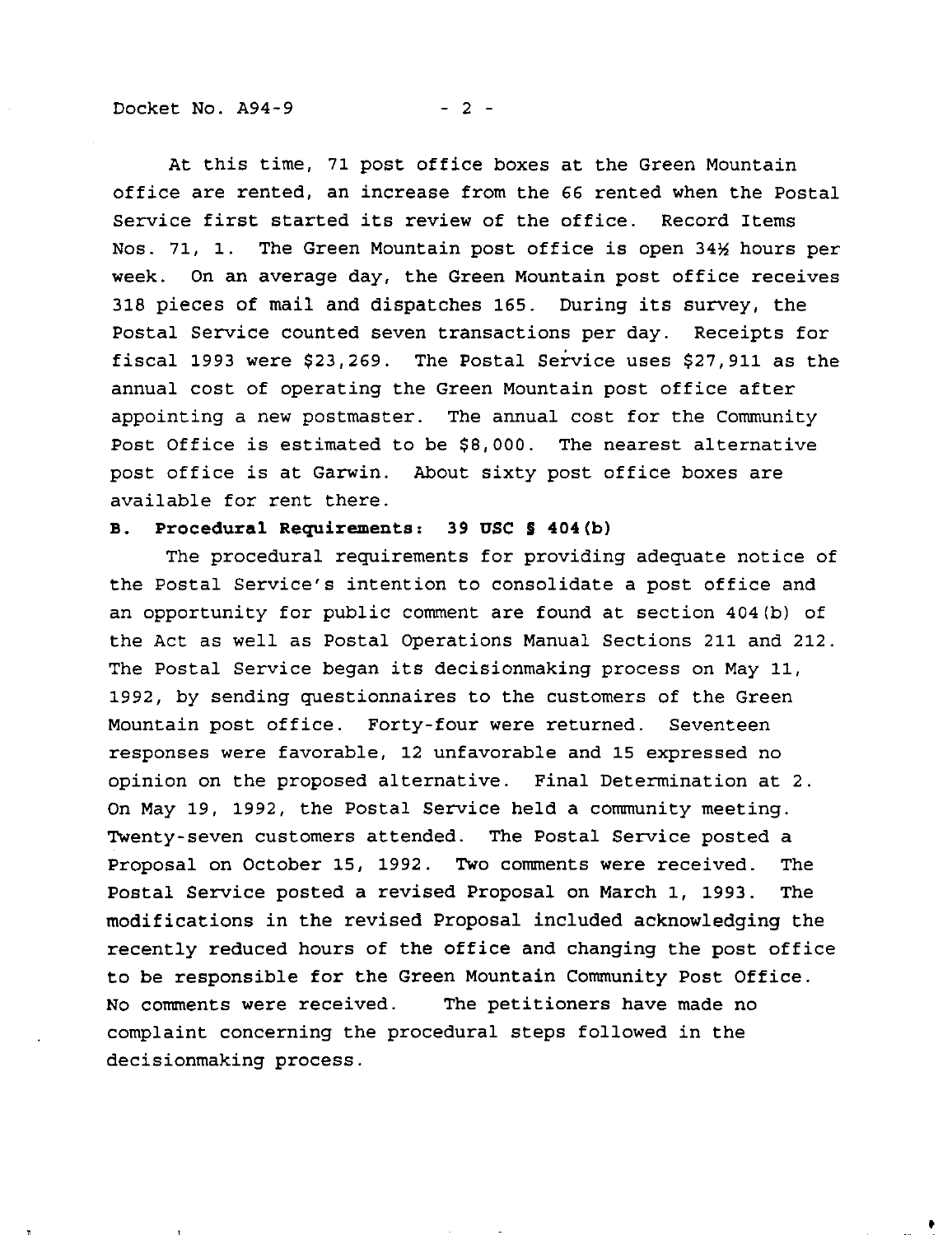Docket No.  $A94-9$  - 3 -

 $\overline{\phantom{a}}$ 

# **C. Substantive Criteria to be Considered by the Postal Service before Consolidating a Post Office: 39 USC 5 404(b)**

When making a decision to consolidate a post office, the Postal Service must follow the procedure which affords patrons the opportunity to present their opinions. Additionally, the Postal Service must consider four specific factors (as well as any others deemed necessary): effect on community, effect on employees, whether a maximum degree of effective and regular postal services will be provided, and economic savings. In our review, we examine the Postal Service's consideration of each statutory criterion and determine whether the Postal Service made the required findings concerning each factor, and whether those findings are supported by substantial evidence in the record and are otherwise in accordance with the requirements of the Act.

#### **D. Possible Closing of the Community Post Office**

From the beginning of the Postal Service's decisionmaking, Mayor OdIe expressed his concern and that of his constituents that the Community Post Office could be closed at a later date. In <sup>a</sup> letter sent to Senator Harkin and other members of the Iowa delegation on November 27, 1992, Mayor OdIe emphasized his concern that the contract for a Community Post Office might be cancelled, leaving the community with nothing but rural carrier service. Major OdIe believes that rural carrier service would be inadequate for the Green Mountain community. Record Item No. 45C. Iowa Congressman Jim Lightfoot also contacted the Postal Service about the inadequacy of rural carrier service for Green Mountain in <sup>a</sup> letter dated December 15, 1992. Record Item No. 40B.

The residents of Green Mountain do not appear to quarrel with the Postal Service's statement that the Community Post Office might be closed because of circumstances beyond the Service's control. See Comments at 5. Indeed, it is exactly because the Community Post Office might be closed for reasons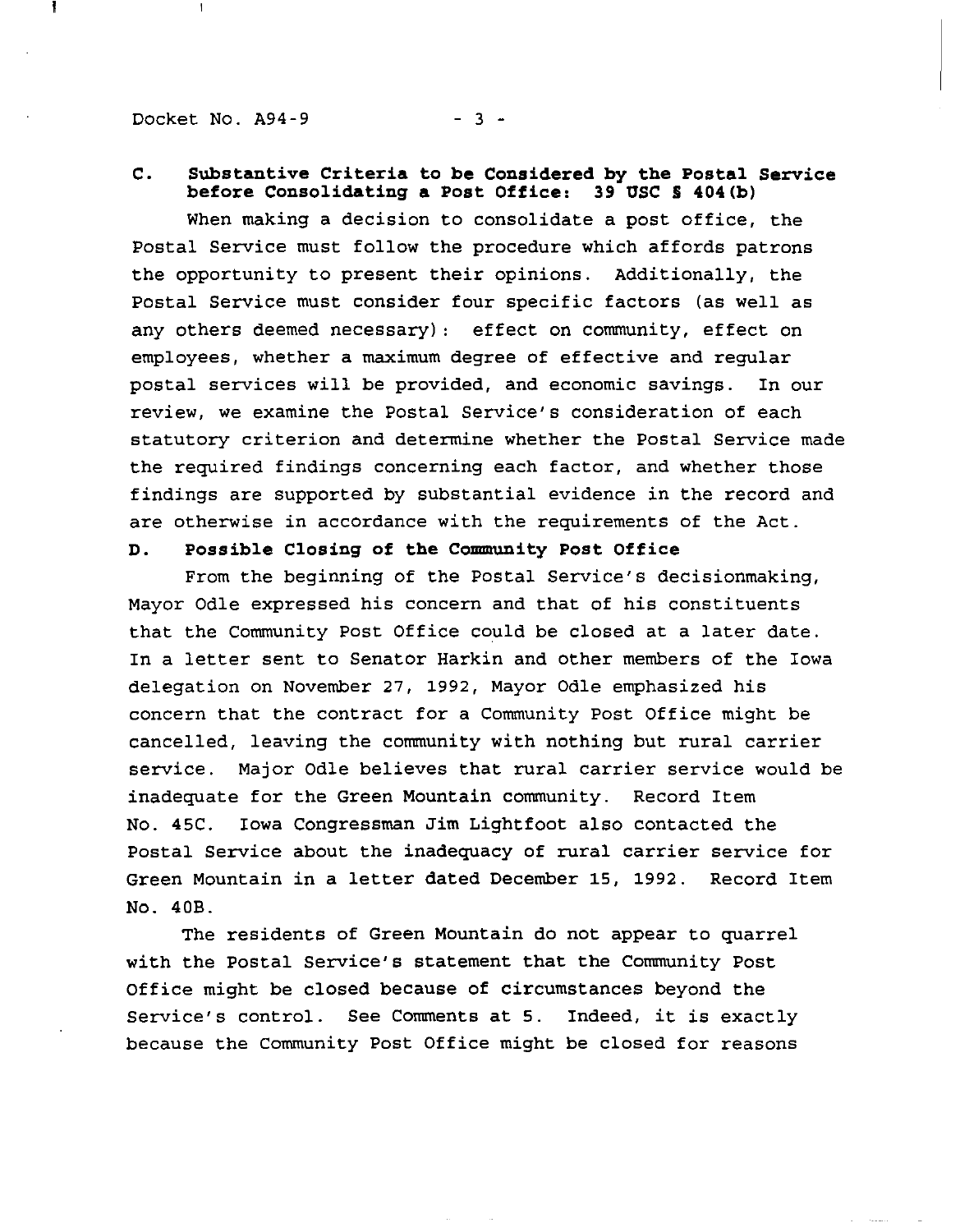beyond the Postal Service's control that causes the residents such concern.

In its Final Determination at 3, the Postal Service response to the community regarding a future closure of the Community Post Office is to state that the Community Post Office would not be closed without proper justification and approval of Headquarters in Washington, D.C., specifically the Senior Vice President, Customer Services and Sales. The Postal Service considers its response as likely to reassure residents that Community Post Offices are not closed without justification.

However, for residents to assess the true impact of a consolidation of an independent post office into a Community Post Office, they need to understand the status of the proposed Community Post Office. When residents seek information about the future of the Community Post Office, it would seem that the Postal Service should be able to inform the residents about: 1) what policy statements, regulations and other guidelines are used to determine whether or not a Community Post Office will be closed; 2) the number and percentage of Community Post Offices closed each year; and 3) what justifications are accepted by Headquarters when it approves closings of Community Post Offices.

It could be that Postal Service practices would reassure the community that <sup>a</sup> Community Post Office will adequately serve its needs. Conversely, the community may find that the future of a Community Post Office is so tenuous that the community must actively oppose the proposed consolidation. What is clear is that it would be helpful for communities to have more information about Community Post Office closures than was provided by the Postal Service in response to questions raised by Major Odle and his constituents.

Notice in Future Proceedings. The closure of a Community Post Office and residents' interests and rights when a Community Post Office is closed have been an area of concern at the Rate Commission since the Knob Fork, WV, appeal in 1983 (PRC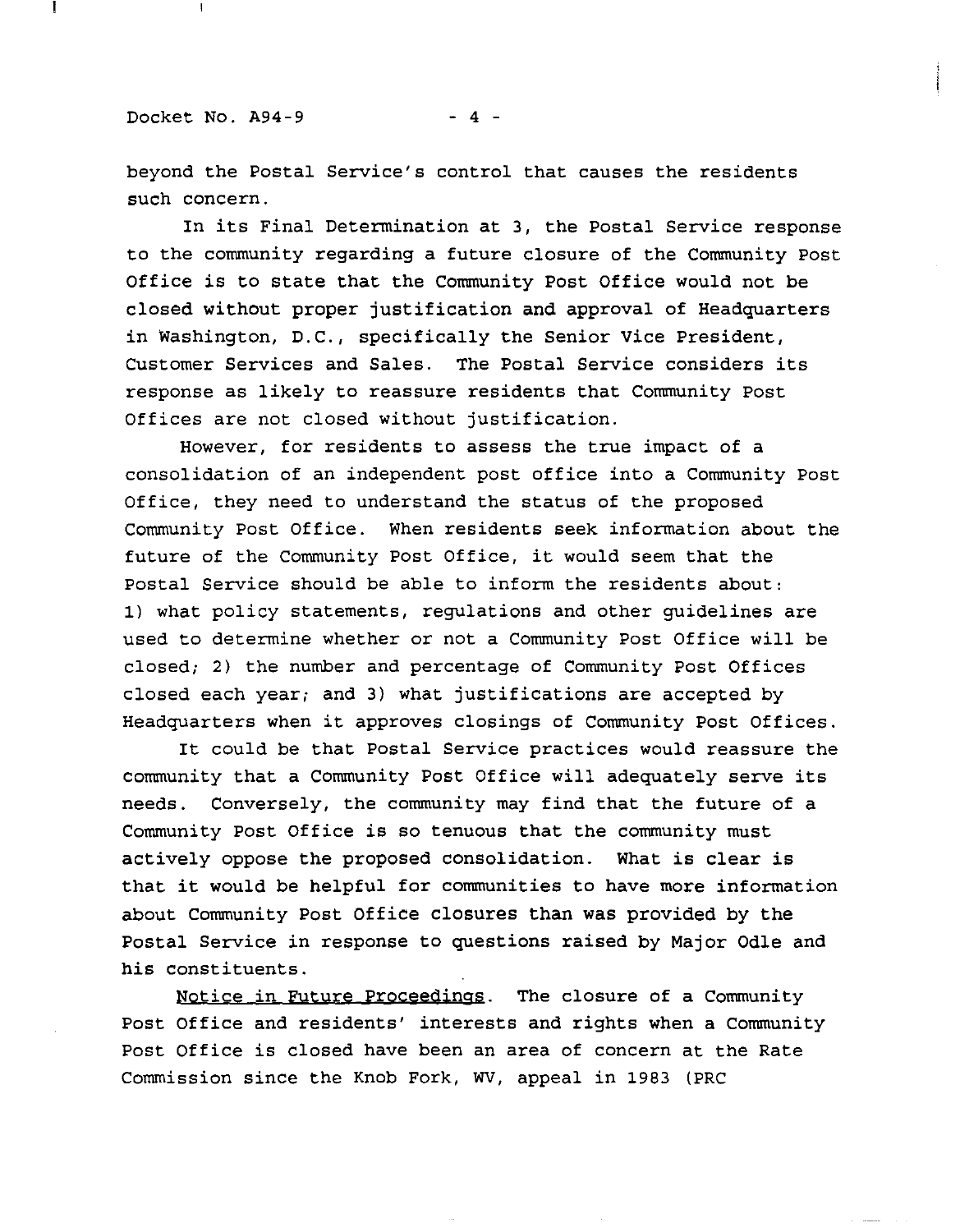#### Docket No.  $A94-9$  - 5 -

Op. A83-30). The Rate Commission believes that both the procedural safeguards and the appeal rights granted by section 404(b) of the Reorganization Act extend to closures of Community Post Offices.

This issue has been addressed in the last three consolidation cases, Waka, TX (PRC Op. A94-1), Inavale, NE (PRC Op. A94-3), and Benedict, MN (PRC Cp. A94-8). The dissenting opinions of Commissioners LeBlanc and Schley and the concurring opinions of Commissioner Quick in the Waka and Inavale cases and the Commission's opinion in Benedict show the importance the Commission places on this issue.

It is the view of the Commission that Congress expected the section 404(b) procedures to apply not only to independent post offices, as defined by the Postal Service, but also Community Post Offices when they are the sole source of postal services to <sup>a</sup> community. The Postal Service's consistent position is that the service of <sup>a</sup> Community Post Office is equivalent to that of an independent post office it seeks to consolidate. Therefore, the most reasonable reading of section 404(b) and Congressional intent is that 404(b) must apply whenever there is <sup>a</sup> proposed closure or consolidation of <sup>a</sup> community's sole retail postal facility, including a Community Post Office.

More than appeal rights are at issue. When the Postal Service closes or consolidates <sup>a</sup> post office, it must follow the 404(b) provisions that provide notice, allow for community comment, and require the Postal Service to weigh the impact of factors such as effect on service and the community. These procedures are more important to affected customers than appeal rights. Therefore, not applying 404(b) to Community Post Office closures is <sup>a</sup> procedural as well as appellate disadvantage.

We are aware that the Postal Service believes that it is not required to undertake a 404(b) analysis in order to close a Community Post Office. We observe that customers' concerns that a proposed consolidation is a step toward complete closure would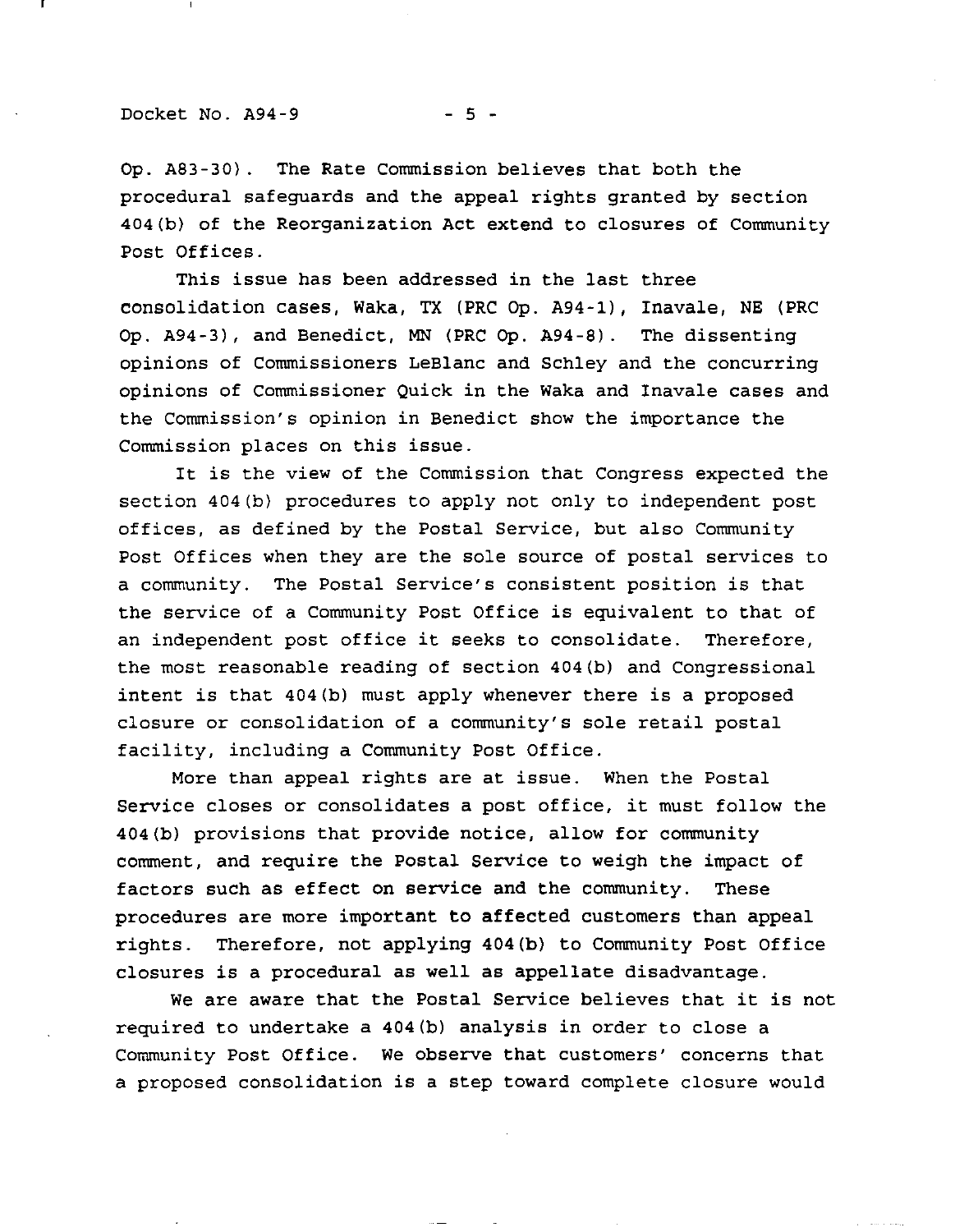#### Docket No.  $A94-9$  - 6 -

 $\mathbf{I}$ 

be eliminated if their 404(b) rights were preserved. At the very least, the Postal Service should provide answers to reasonable questions about Community Post Office closures raised in any future consolidation proceeding. This is so even if the Service does not adopt the Commission viewpoint that Community Post Offices should not be closed permanently without a 404(b) review.

In its Comments in this case, the Postal Service writes that in response to the Commission's decisions in Waka and Inavale, the Service, in the future, will notify customers affected by consolidations that a disadvantage of a Community Post Office is "the loss of uncontested appeal rights." Comments at 5, fn. 2. This response apparently is intended to meet Commission concerns expressed in the Waka and Inavale decisions. We recognize that the Postal Service is aware of our concern, but we consider this initial reaction inadequate. The Service should do more than describe legal rights, it should provide enough information to inform its customers of the extent that existing policies recognize an obligation to consider customer needs before a community's only office is closed.

When customers fear that a consolidation is merely a prelude to the loss of all retail facilities in the town, assurance that a new administrative procedure is required would give the affected customers confidence that the Community Post Office would be maintained. The customers could then focus on the proposal to change the status of their post office, without worrying about the acceptability of alternative service if the facility is closed.

We do not contest the Postal Service's assertion of its unequivocal intention to establish and maintain a Community Post Office when it consolidates <sup>a</sup> post office through <sup>a</sup> section 404(b) proceeding. The Postal Service also acknowledges that circumstances beyond its control can require the closing of a Community Post Office. Comments at 5. The promise of no permanent closing without a new evaluation considering the 404(b)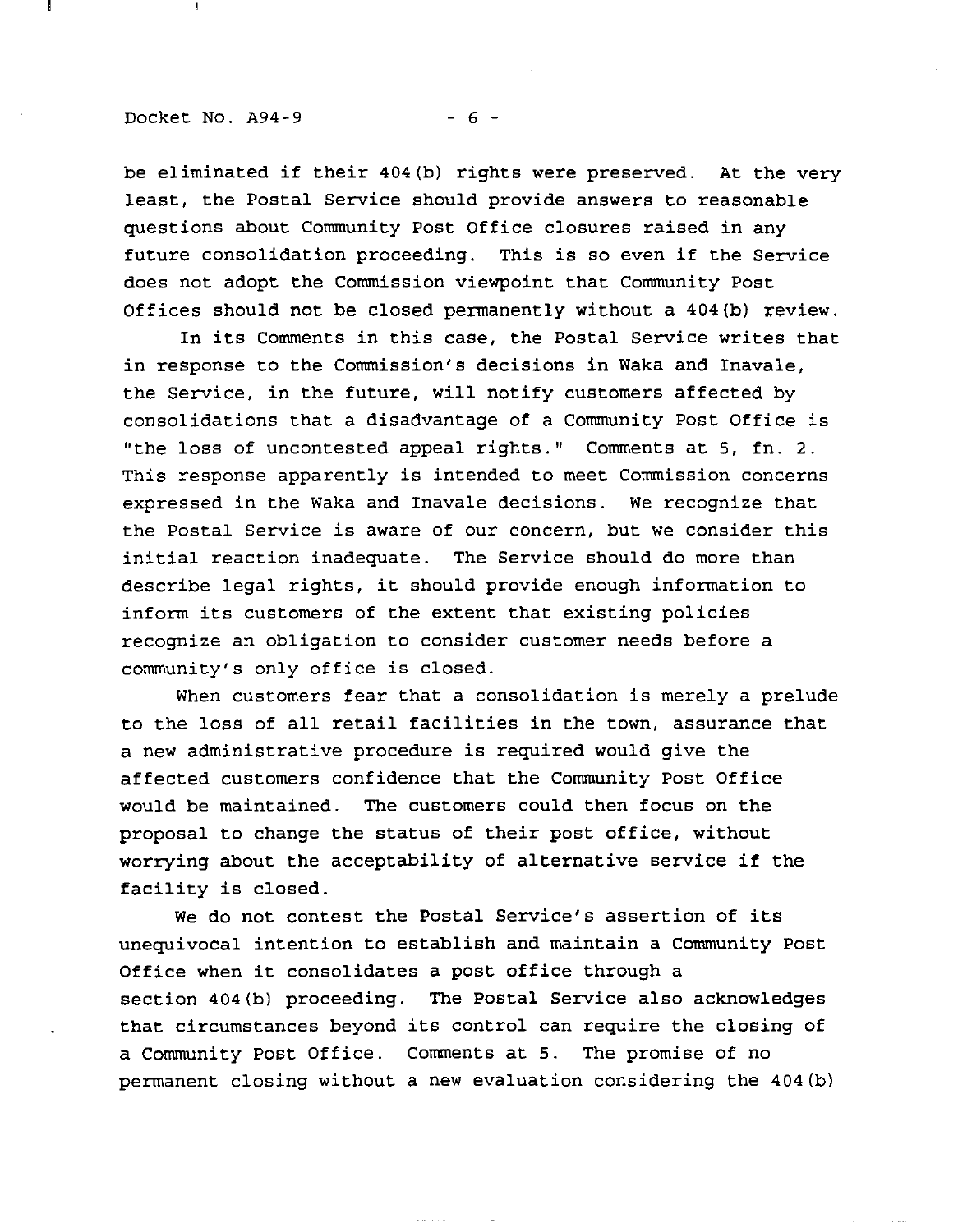#### Docket No. A94-9 - 7 -

factors would reconcile the Postal Service's present unequivocal commitment to the Community Post Office with the realistic recognition that unforeseen future changes could require a closing. The Commission does not believe that the statute intends for the Postal Service to retain a Community Post Office which is no longer serving any useful purpose. Nor does it allow a contractor to force the Service to pay exorbitant fees to maintain a Community Post Office. However, before deciding whether the facility should be closed, the Postal Service should once again afford affected customers an opportunity to present their views.

### **III. Conclusion**

For the reasons described above, we find that the determination to consolidate the Green Mountain, Iowa, post office meets the standards of <sup>39</sup> USC § 404(b), and it is therefore affirmed.

By the Commission.  $(S E A L)$ 

<u>,</u>

. Pittack Acting Secretary